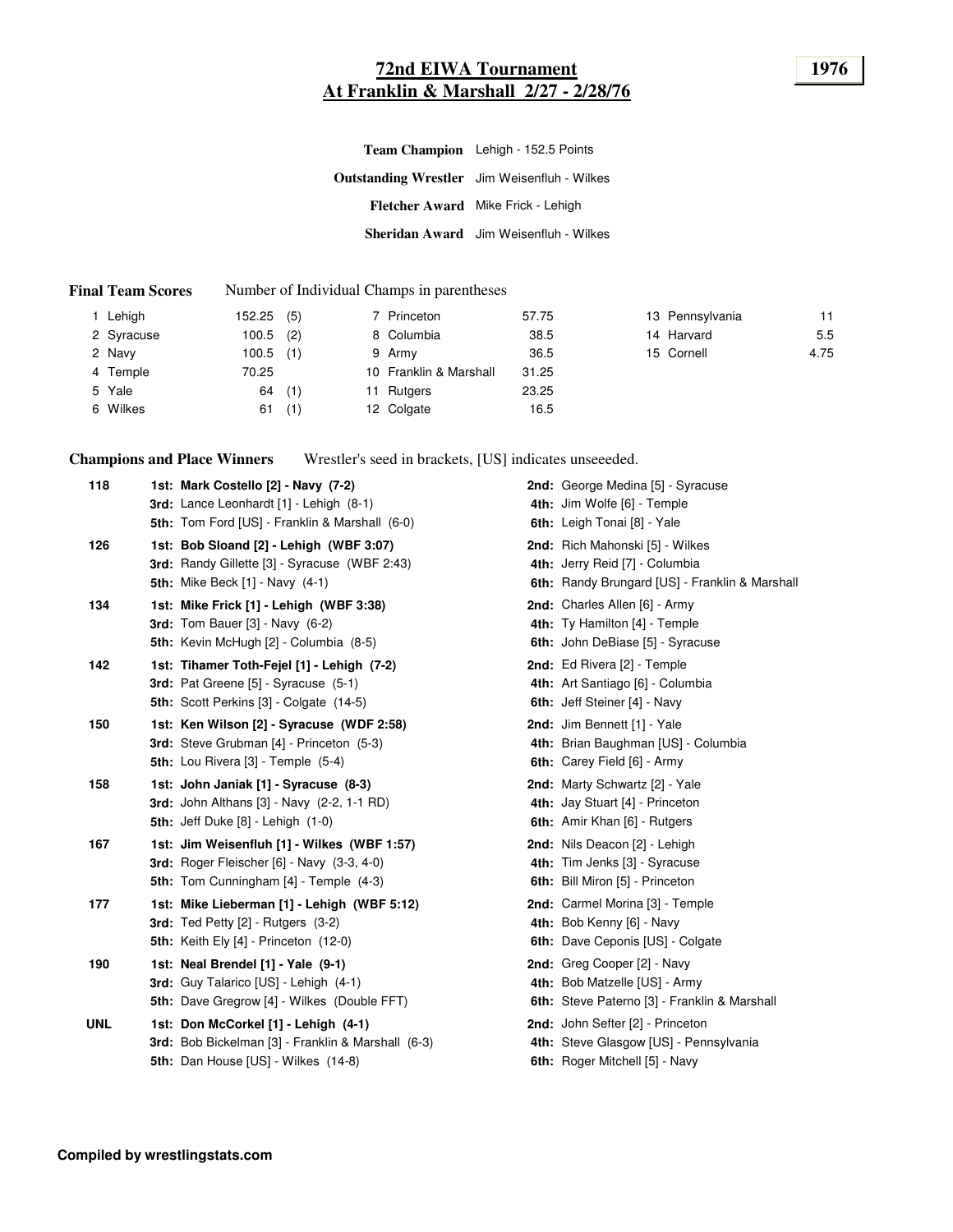# **2/27/1976 and 2/28/1976 at Franklin & Marshall 1976 EIWA Championship Page 1 of 10**

|  | 118 Weight Class |  |
|--|------------------|--|
|--|------------------|--|

| . .v v.y v.uvv                |                      |                    |                            |               |                     |                                  |
|-------------------------------|----------------------|--------------------|----------------------------|---------------|---------------------|----------------------------------|
| Roy Preefer, Wilkes           |                      | Tom Coleman 6-3    |                            |               |                     |                                  |
| Tom Coleman, Army [4]         |                      |                    |                            |               |                     |                                  |
| Greg Linteris, Princeton      |                      |                    |                            |               | George Medina 14-4  |                                  |
| George Medina, Syracuse [5]   |                      | George Medina 22-2 |                            |               |                     |                                  |
| Gary Ungvare, Rutgers         |                      |                    |                            |               |                     | George Medina 9-5                |
| Leigh Tonai, Yale [8]         |                      | Leigh Tonai 7-2    |                            |               |                     |                                  |
| Pat Popolizio, Pennsylvania   |                      |                    |                            |               | Lance Leonhardt 6-1 |                                  |
| Lance Leonhardt, Lehigh [1]   |                      |                    | Lance Leonhardt 15-3       |               |                     |                                  |
| Andy Sama, Columbia [7]       |                      |                    |                            |               |                     | Mark Costello 7-2                |
| Dave Albert, Harvard          |                      | Andy Sama 6-0      |                            |               |                     |                                  |
| Mark Costello, Navy [2]       |                      |                    |                            |               | Mark Costello 11-5  |                                  |
| Keith Richter, Cornell        |                      | Mark Costello 8-0  |                            |               |                     |                                  |
| John Graziadel, Colgate [3]   |                      |                    |                            |               |                     | Mark Costello 7-4                |
| Tom Ford, Franklin & Marshall |                      | Tom Ford Fall 4:20 |                            |               |                     |                                  |
| Bye                           |                      |                    |                            | Jim Wolfe 8-6 |                     |                                  |
| Jim Wolfe, Temple [6]         |                      | Jim Wolfe          |                            |               |                     |                                  |
|                               |                      |                    | <b>Consolation Bracket</b> |               |                     |                                  |
|                               |                      |                    |                            |               |                     |                                  |
|                               | <b>Greg Linteris</b> |                    |                            |               |                     |                                  |
|                               |                      |                    | Greg Linteris Med FFT      |               |                     |                                  |
|                               | Tom Coleman          |                    |                            |               | Leigh Tonai 5-4     |                                  |
|                               |                      |                    |                            |               |                     | Jim Wolfe 5-4                    |
|                               | Pat Popolizio        |                    |                            |               | Jim Wolfe           |                                  |
|                               |                      |                    | Leigh Tonai 6-2            |               |                     |                                  |
|                               | Leigh Tonai          |                    |                            |               |                     | Third Place: Lance Leonhardt 8-1 |
|                               |                      |                    |                            |               |                     |                                  |
|                               | Andy Sama            |                    |                            |               |                     | Fifth Place: Tom Ford 6-0        |
|                               |                      |                    | Andy Sama 6-2              |               |                     |                                  |
|                               | Keith Richter        |                    |                            |               | Tom Ford 4-4, 7-1   |                                  |
|                               |                      |                    |                            |               |                     | Lance Leonhardt 7-1              |
|                               | Tom Ford             |                    |                            |               | Lance Leonhardt     |                                  |
|                               |                      |                    | Tom Ford                   |               |                     |                                  |
|                               | Bye                  |                    |                            |               |                     |                                  |
|                               |                      |                    |                            |               |                     |                                  |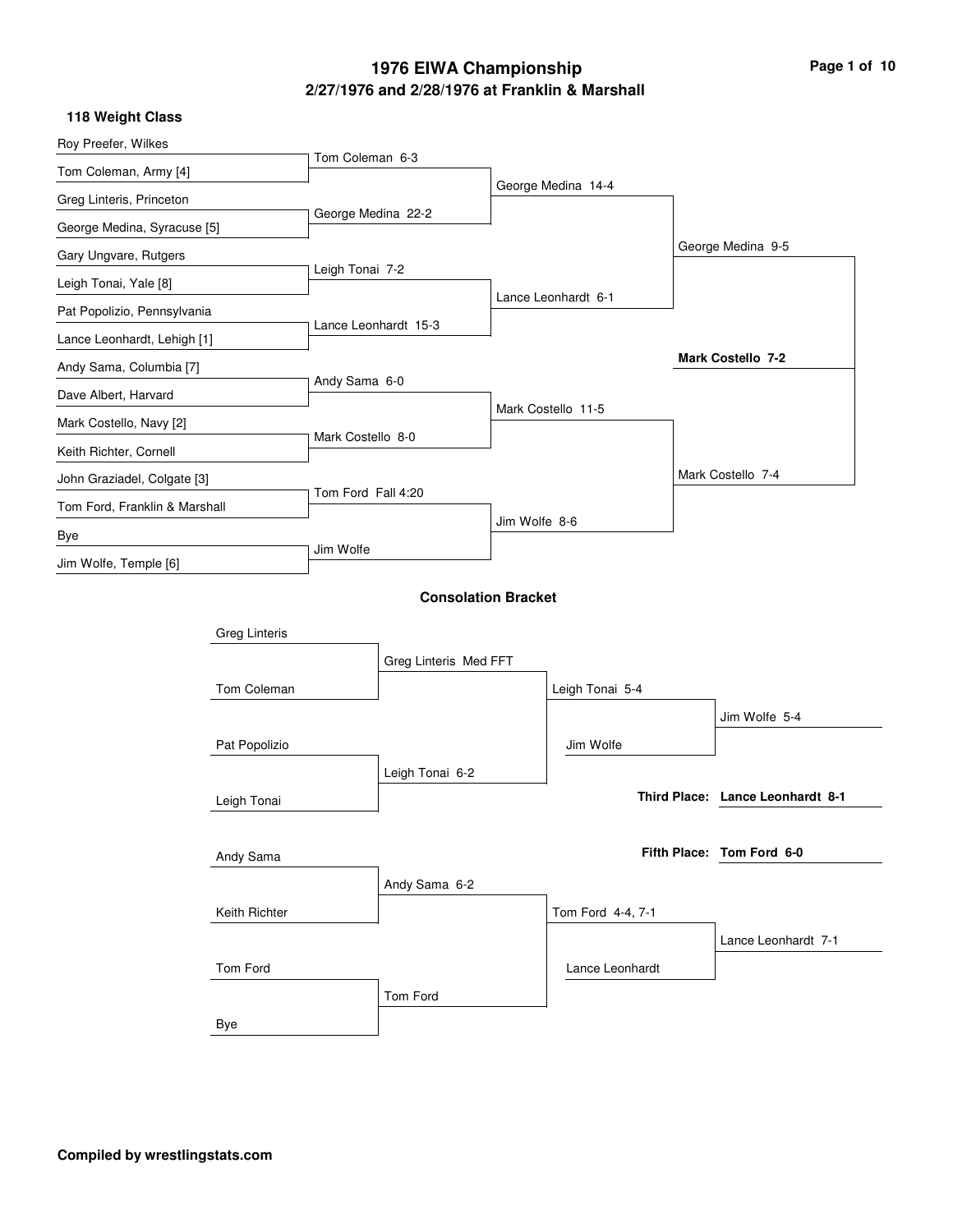# **2/27/1976 and 2/28/1976 at Franklin & Marshall 1976 EIWA Championship Page 2 of 10**

|  | 126 Weight Class |  |
|--|------------------|--|
|--|------------------|--|

| Hans Van Brill, Temple              |                       | Joe Nisivoccia 19-11       |                          |                     |                       |  |                                       |
|-------------------------------------|-----------------------|----------------------------|--------------------------|---------------------|-----------------------|--|---------------------------------------|
| Joe Nisivoccia, Rutgers [4]         |                       |                            |                          |                     | Rich Mahonski 5-1     |  |                                       |
| Rich Mahonski, Wilkes [5]           |                       |                            |                          |                     |                       |  |                                       |
| Lew Wallace, Pennsylvania           |                       | Rich Mahonski 27-0         |                          |                     |                       |  |                                       |
| Randy Brungard, Franklin & Marshall |                       |                            |                          |                     |                       |  | Rich Mahonski 6-6, 4-3                |
| Mike Beck, Navy [1]                 |                       | Mike Beck 10-4             |                          |                     |                       |  |                                       |
| Bob Vottero, Army [8]               |                       |                            |                          | Mike Beck 6-0       |                       |  |                                       |
| Craig Davis, Yale                   |                       | Craig Davis 8-6            |                          |                     |                       |  |                                       |
| Bob Sloand, Lehigh [2]              |                       |                            |                          |                     |                       |  | Bob Sloand Fall 3:07                  |
| Rick Henninger, Colgate             |                       | Bob Sloand Fall 1:48       |                          |                     |                       |  |                                       |
| Kevin Roesch, Princeton             |                       |                            |                          |                     | Bob Sloand Fall 3:32  |  |                                       |
| Jerry Reid, Columbia [7]            |                       | Jerry Reid 7-4             |                          |                     |                       |  |                                       |
| Jim Kaller, Harvard                 |                       |                            |                          |                     |                       |  | Bob Sloand 10-6                       |
| Dave Schaefer, Cornell [6]          |                       | Dave Schaefer 13-0         |                          |                     |                       |  |                                       |
| Bye                                 |                       |                            |                          | Randy Gillette 12-6 |                       |  |                                       |
| Randy Gillette, Syracuse [3]        |                       | <b>Randy Gillette</b>      |                          |                     |                       |  |                                       |
|                                     |                       | <b>Consolation Bracket</b> |                          |                     |                       |  |                                       |
|                                     |                       |                            |                          |                     |                       |  |                                       |
|                                     | Lew Wallace           |                            |                          |                     |                       |  |                                       |
|                                     |                       |                            | Joe Nisivoccia Fall 1:42 |                     |                       |  |                                       |
|                                     | Joe Nisivoccia        |                            |                          |                     | Randy Brungard 5-2    |  |                                       |
|                                     |                       |                            |                          |                     |                       |  | Randy Gillette 3-1                    |
|                                     | Randy Brungard        |                            |                          |                     | <b>Randy Gillette</b> |  |                                       |
|                                     |                       |                            | Randy Brungard 5-4       |                     |                       |  |                                       |
|                                     | Craig Davis           |                            |                          |                     |                       |  | Third Place: Randy Gillette Fall 2:43 |
|                                     |                       |                            |                          |                     |                       |  |                                       |
|                                     | <b>Rick Henninger</b> |                            |                          |                     |                       |  | Fifth Place: Mike Beck 4-1            |
|                                     |                       |                            | Jerry Reid 5-2           |                     |                       |  |                                       |
|                                     | Jerry Reid            |                            |                          |                     | Jerry Reid 10-2       |  |                                       |
|                                     |                       |                            |                          |                     |                       |  | Jerry Reid 4-4, 1-1 RD                |
|                                     | Dave Schaefer         |                            |                          |                     | Mike Beck             |  |                                       |
|                                     |                       |                            | Dave Schaefer            |                     |                       |  |                                       |
|                                     | Bye                   |                            |                          |                     |                       |  |                                       |
|                                     |                       |                            |                          |                     |                       |  |                                       |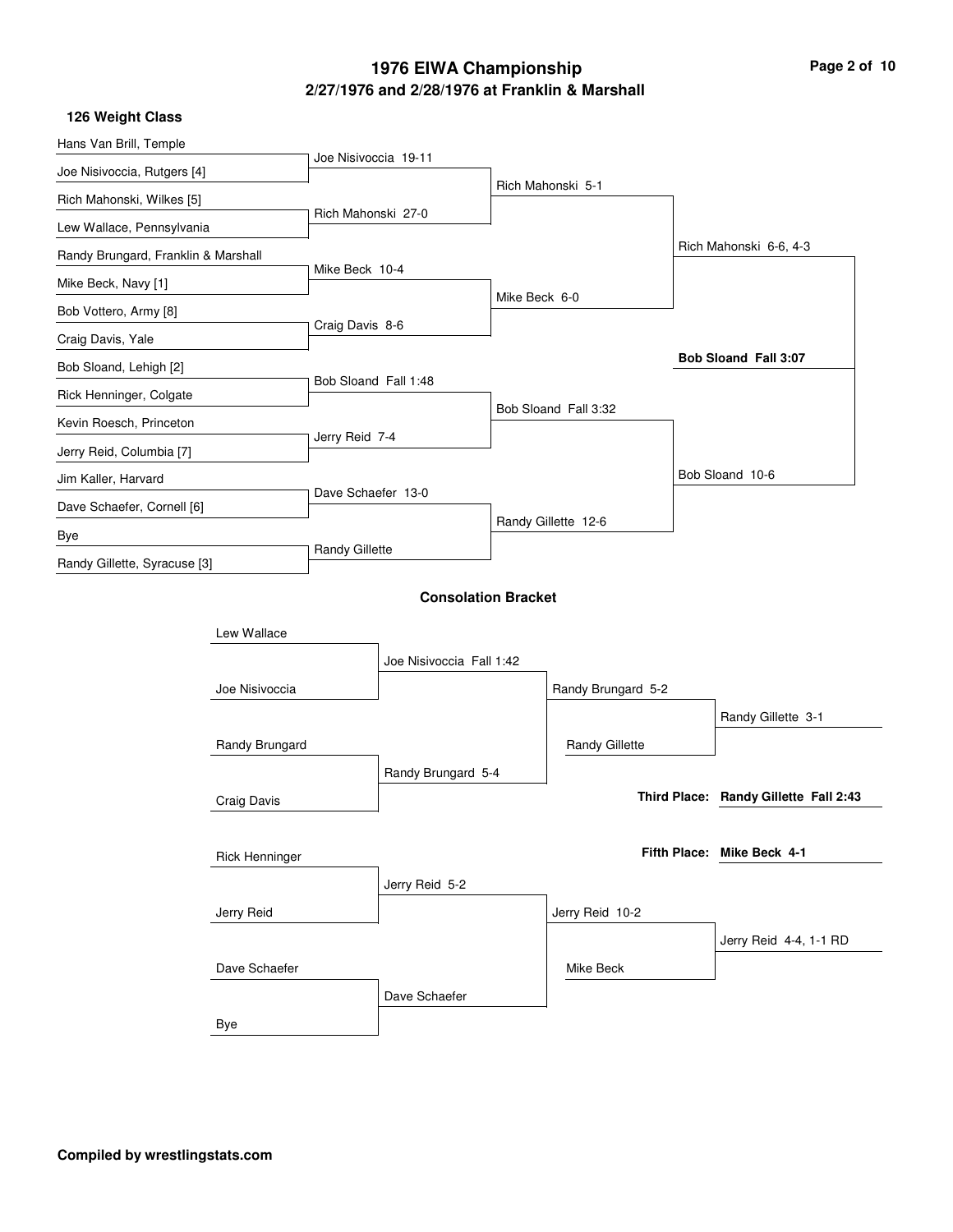# **2/27/1976 and 2/28/1976 at Franklin & Marshall 1976 EIWA Championship Page 3 of 10**

**134 Weight Class**

| Brett Senior, Franklin & Marshall |                     |                      |                            |                 |                   |                               |
|-----------------------------------|---------------------|----------------------|----------------------------|-----------------|-------------------|-------------------------------|
| John DeBiase, Syracuse [5]        |                     | John DeBiase 6-2     |                            |                 |                   |                               |
| Steve Leslie, Colgate             |                     |                      |                            |                 | John DeBiase 8-3  |                               |
| Ty Hamilton, Temple [4]           |                     | Ty Hamilton 11-5     |                            |                 |                   |                               |
| Dave Munyan, Pennsylvania         |                     |                      |                            |                 |                   | Mike Frick 10-2               |
| Mike Nuckols, Princeton [8]       |                     |                      | Mike Nuckols Fall 7:36     |                 |                   |                               |
| Henry Rinder, Yale                |                     |                      |                            | Mike Frick 23-1 |                   |                               |
| Mike Frick, Lehigh [1]            |                     | Mike Frick Fall 3:28 |                            |                 |                   |                               |
| John Kotmel, Cornell              |                     |                      |                            |                 |                   | Mike Frick Fall 3:38          |
| Kevin McHugh, Columbia [2]        |                     | Kevin McHugh 10-3    |                            |                 |                   |                               |
| Phil Steiner, Rutgers             |                     |                      |                            |                 | Kevin McHugh 10-4 |                               |
| Lon Balum, Wilkes [7]             |                     | Lon Balum 8-5        |                            |                 |                   |                               |
| Bill Mulvihill, Harvard           |                     |                      |                            |                 |                   | Charles Allen 11-4            |
| Tom Bauer, Navy [3]               |                     | Tom Bauer 7-5        |                            |                 |                   |                               |
| Bye                               |                     |                      |                            |                 | Charles Allen 7-2 |                               |
| Charles Allen, Army [6]           |                     | <b>Charles Allen</b> |                            |                 |                   |                               |
|                                   |                     |                      | <b>Consolation Bracket</b> |                 |                   |                               |
|                                   | <b>Brett Senior</b> |                      |                            |                 |                   |                               |
|                                   |                     |                      | Ty Hamilton 11-1           |                 |                   |                               |
|                                   | Ty Hamilton         |                      |                            |                 | Ty Hamilton 12-1  |                               |
|                                   |                     |                      |                            |                 |                   | Ty Hamilton 4-2               |
|                                   | Henry Rinder        |                      |                            |                 | Kevin McHugh      |                               |
|                                   |                     |                      | Mike Nuckols Fall 5:04     |                 |                   |                               |
|                                   | <b>Mike Nuckols</b> |                      |                            |                 |                   | Third Place: Tom Bauer 6-2    |
|                                   |                     |                      |                            |                 |                   |                               |
|                                   | John Kotmel         |                      |                            |                 |                   | Fifth Place: Kevin McHugh 8-5 |
|                                   |                     |                      | Lon Balum 15-4             |                 |                   |                               |
|                                   | Lon Balum           |                      |                            |                 | Tom Bauer 4-2     |                               |
|                                   |                     |                      |                            |                 |                   | Tom Bauer 8-2                 |
|                                   | Tom Bauer           |                      |                            |                 | John DeBiase      |                               |
|                                   |                     |                      | Tom Bauer                  |                 |                   |                               |
|                                   | Bye                 |                      |                            |                 |                   |                               |
|                                   |                     |                      |                            |                 |                   |                               |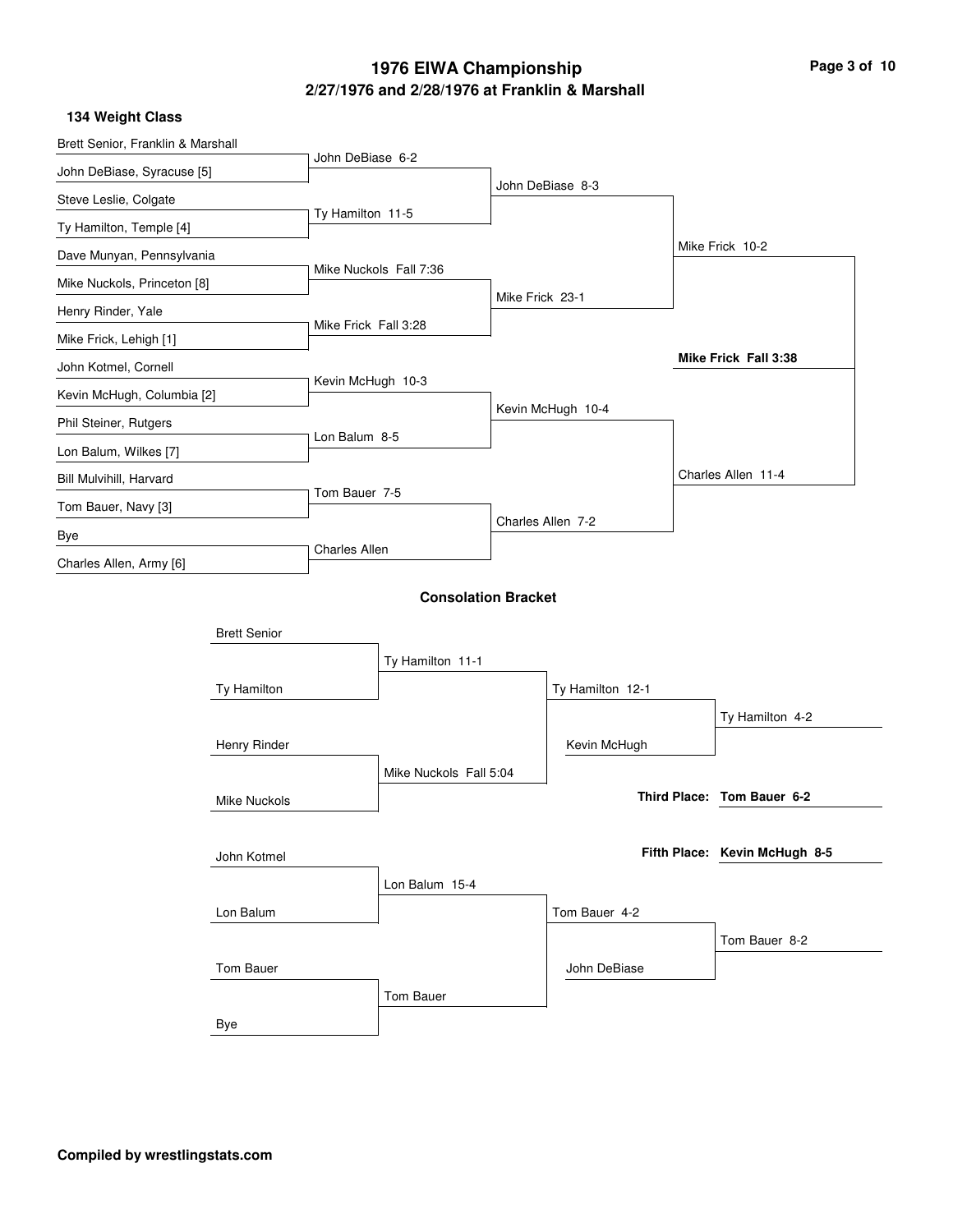# **2/27/1976 and 2/28/1976 at Franklin & Marshall 1976 EIWA Championship Page 4 of 10**

|  | <b>142 Weight Class</b> |  |
|--|-------------------------|--|
|--|-------------------------|--|

| Greg Sutter, Cornell              |                    |                        |                            |                |                        |                                 |  |
|-----------------------------------|--------------------|------------------------|----------------------------|----------------|------------------------|---------------------------------|--|
| Jeff Steiner, Navy [4]            |                    | Jeff Steiner Fall 0:22 |                            |                |                        |                                 |  |
| Jim May, Franklin & Marshall      |                    |                        |                            |                | Jeff Steiner 17-11     |                                 |  |
| Pat Greene, Syracuse [5]          |                    | Pat Greene 12-2        |                            |                |                        |                                 |  |
| George Baker, Harvard             |                    |                        |                            |                |                        | Tihamer Toth-Fejel 6-2          |  |
| Steve Traylor, Yale [8]           |                    | Steve Traylor 11-4     |                            |                |                        |                                 |  |
| Tihamer Toth-Fejel, Lehigh [1]    |                    |                        |                            |                | Tihamer Toth-Fejel 9-2 |                                 |  |
| Jim Smith, Rutgers [7]            |                    |                        | Tihamer Toth-Fejel 18-0    |                |                        |                                 |  |
| Tony Rodriguez, Army              |                    |                        |                            |                |                        | Tihamer Toth-Fejel 7-2          |  |
| John DeSalvo, Wilkes              |                    | John DeSalvo 10-3      |                            |                |                        |                                 |  |
| Jeff Snyder, Pennsylvania         |                    |                        |                            | Ed Rivera 10-3 |                        |                                 |  |
| Ed Rivera, Temple [2]             |                    | Ed Rivera Fall 4:40    |                            |                |                        |                                 |  |
| Scott Perkins, Colgate [3]        |                    |                        |                            |                |                        | Ed Rivera 5-4                   |  |
| John Blakinger, Princeton         |                    | Scott Perkins 10-0     |                            |                |                        |                                 |  |
|                                   |                    |                        |                            |                | Scott Perkins 13-6     |                                 |  |
| Bye<br>Art Santiago, Columbia [6] |                    | Art Santiago           |                            |                |                        |                                 |  |
|                                   |                    |                        |                            |                |                        |                                 |  |
|                                   |                    |                        | <b>Consolation Bracket</b> |                |                        |                                 |  |
|                                   | <b>Greg Sutter</b> |                        |                            |                |                        |                                 |  |
|                                   |                    |                        | Pat Greene Med FFT         |                |                        |                                 |  |
|                                   | Pat Greene         |                        |                            |                | Pat Greene 5-2         |                                 |  |
|                                   |                    |                        |                            |                |                        | Pat Greene 7-4                  |  |
|                                   | Jim Smith          |                        |                            |                | <b>Scott Perkins</b>   |                                 |  |
|                                   |                    |                        | Jim Smith Med FFT          |                |                        |                                 |  |
|                                   | Steve Traylor      |                        |                            |                |                        | Third Place: Pat Greene 5-1     |  |
|                                   |                    |                        |                            |                |                        |                                 |  |
|                                   | Jeff Snyder        |                        |                            |                |                        | Fifth Place: Scott Perkins 14-5 |  |
|                                   |                    |                        | John DeSalvo 15-3          |                |                        |                                 |  |
|                                   | John DeSalvo       |                        |                            |                | Art Santiago 11-10     |                                 |  |
|                                   |                    |                        |                            |                |                        | Art Santiago 10-8               |  |
|                                   | John Blakinger     |                        |                            |                | Jeff Steiner           |                                 |  |
|                                   |                    |                        | Art Santiago 8-4           |                |                        |                                 |  |
|                                   | Art Santiago       |                        |                            |                |                        |                                 |  |
|                                   |                    |                        |                            |                |                        |                                 |  |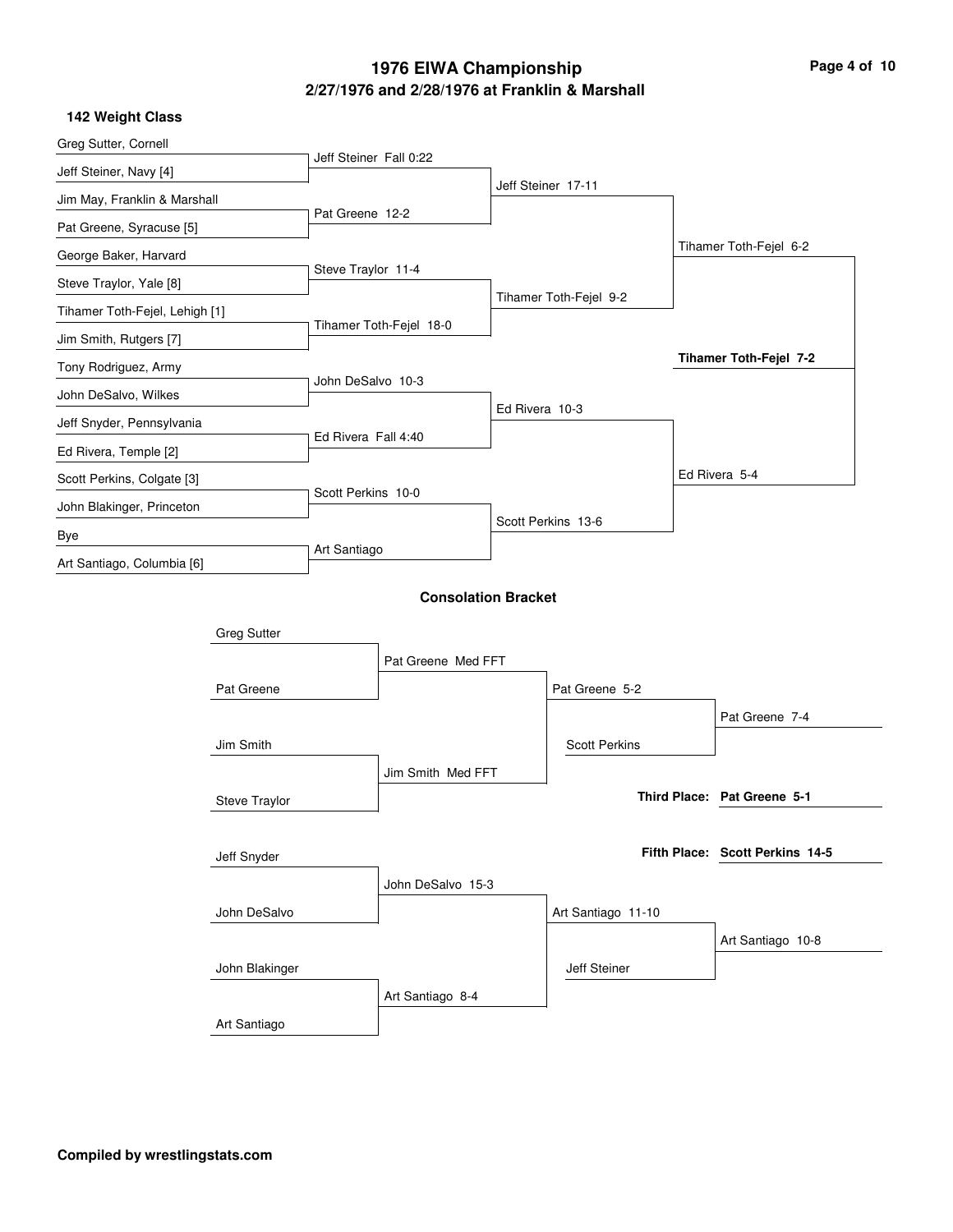# **2/27/1976 and 2/28/1976 at Franklin & Marshall 1976 EIWA Championship Page 5 of 10**

|  | 150 Weight Class |  |
|--|------------------|--|
|--|------------------|--|

| Bob Engle, Pennsylvania                 |                      |                      |                            |                  |                     |                                |  |
|-----------------------------------------|----------------------|----------------------|----------------------------|------------------|---------------------|--------------------------------|--|
| Steve Grubman, Princeton [4]            |                      | Steve Grubman 9-1    |                            |                  |                     |                                |  |
| Bruce Lear, Wilkes [5]                  |                      |                      |                            |                  | Steve Grubman 11-3  |                                |  |
| Mike Harris, Cornell                    |                      | Bruce Lear 12-3      |                            |                  |                     |                                |  |
| Kelly Jensen, Harvard                   |                      |                      |                            |                  |                     | Jim Bennett 7-5                |  |
| Clarke Griffin, Franklin & Marshall [8] |                      | Clarke Griffin 17-2  |                            |                  |                     |                                |  |
| Jim Bennett, Yale [1]                   |                      |                      |                            | Jim Bennett 13-3 |                     |                                |  |
| Brian Baughman, Columbia                |                      | Jim Bennett 5-1      |                            |                  |                     |                                |  |
| Armin Vaihinger, Lehigh [7]             |                      |                      |                            |                  |                     | Ken Wilson DFT 2:58            |  |
| Mike Clark, Colgate                     |                      | Armin Vaihinger 11-6 |                            |                  |                     |                                |  |
| Ken Wilson, Syracuse [2]                |                      |                      |                            | Ken Wilson 6-1   |                     |                                |  |
| Chris Moffa, Rutgers                    |                      | Ken Wilson 9-6       |                            |                  |                     |                                |  |
| Carey Field, Army [6]                   |                      |                      |                            |                  |                     | Ken Wilson 10-5                |  |
| Brian Rodgers, Navy                     |                      | Carey Field 8-3      |                            |                  |                     |                                |  |
| Bye                                     |                      |                      |                            | Carey Field 10-6 |                     |                                |  |
| Lou Rivera, Temple [3]                  |                      | Lou Rivera           |                            |                  |                     |                                |  |
|                                         |                      |                      | <b>Consolation Bracket</b> |                  |                     |                                |  |
|                                         | <b>Bob Engle</b>     |                      |                            |                  |                     |                                |  |
|                                         |                      |                      | Bruce Lear 6-1             |                  |                     |                                |  |
|                                         | <b>Bruce Lear</b>    |                      |                            |                  | Brian Baughman 5-3  |                                |  |
|                                         |                      |                      |                            |                  |                     | Brian Baughman Fall 3:42       |  |
|                                         | Brian Baughman       |                      |                            |                  | Carey Field         |                                |  |
|                                         |                      |                      | Brian Baughman 7-4         |                  |                     |                                |  |
|                                         | Clarke Griffin       |                      |                            |                  |                     | Third Place: Steve Grubman 5-3 |  |
|                                         |                      |                      |                            |                  |                     |                                |  |
|                                         | Chris Moffa          |                      |                            |                  |                     | Fifth Place: Lou Rivera 5-4    |  |
|                                         |                      |                      | Chris Moffa 3-3, 6-3       |                  |                     |                                |  |
|                                         | Armin Vaihinger      |                      |                            |                  | Lou Rivera DFT 1:44 |                                |  |
|                                         |                      |                      |                            |                  |                     | Steve Grubman 1-1, 1-0         |  |
|                                         | <b>Brian Rodgers</b> |                      |                            |                  | Steve Grubman       |                                |  |
|                                         |                      |                      | Lou Rivera Fall 4:56       |                  |                     |                                |  |
|                                         | Lou Rivera           |                      |                            |                  |                     |                                |  |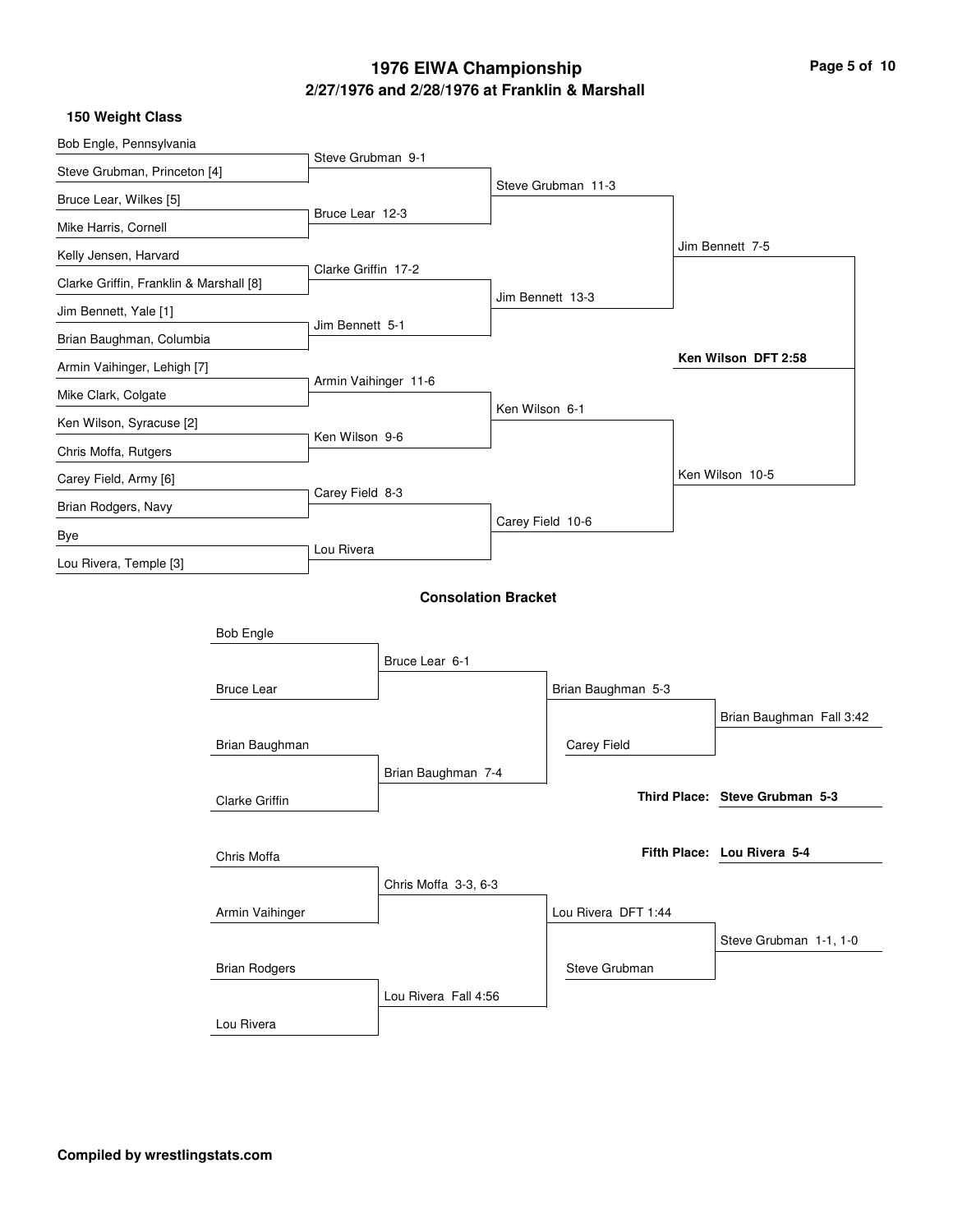# **2/27/1976 and 2/28/1976 at Franklin & Marshall 1976 EIWA Championship Page 6 of 10**

|  | 158 Weight Class |  |
|--|------------------|--|
|--|------------------|--|

| Bob Slack, Temple [5]               |                    | Ted Kastner 7-4       |                            |                |                     |                                       |
|-------------------------------------|--------------------|-----------------------|----------------------------|----------------|---------------------|---------------------------------------|
| Ted Kastner, Colgate                |                    |                       |                            | Jay Stuart 7-0 |                     |                                       |
| Jim Trayers, Army                   |                    |                       |                            |                |                     |                                       |
| Jay Stuart, Princeton [4]           |                    | Jay Stuart 10-3       |                            |                |                     |                                       |
| Jeff Duke, Lehigh [8]               |                    |                       |                            |                |                     | John Janiak 8-2                       |
| Bruce Altemose, Franklin & Marshall |                    | Jeff Duke 10-3        |                            |                |                     |                                       |
| John Janiak, Syracuse [1]           |                    |                       |                            |                | John Janiak 12-9    |                                       |
| John Ivanoff, Pennsylvania          |                    | John Janiak Fall 1:26 |                            |                |                     |                                       |
| Marty Schwartz, Yale [2]            |                    |                       |                            |                |                     | John Janiak 8-3                       |
| Jim Mullin, Columbia                |                    | Marty Schwartz 7-4    |                            |                |                     |                                       |
| Jim Corcoran, Harvard [7]           |                    |                       |                            |                | Marty Schwartz 14-6 |                                       |
| Mike Pidgeon, Wilkes                |                    | Jim Corcoran 8-4      |                            |                |                     |                                       |
| Amir Khan, Rutgers [6]              |                    |                       |                            |                |                     | Marty Schwartz Fall 0:44              |
| Bob Kastner, Cornell                |                    | Amir Khan 15-1        |                            |                | John Althans 3-1    |                                       |
| Bye                                 |                    |                       |                            |                |                     |                                       |
| John Althans, Navy [3]              |                    | John Althans          |                            |                |                     |                                       |
|                                     |                    |                       | <b>Consolation Bracket</b> |                |                     |                                       |
|                                     | Jim Trayers        |                       |                            |                |                     |                                       |
|                                     |                    |                       | Ted Kastner 8-2            |                |                     |                                       |
|                                     | <b>Ted Kastner</b> |                       |                            |                | Jeff Duke 9-4       |                                       |
|                                     |                    |                       |                            |                |                     |                                       |
|                                     |                    |                       |                            |                |                     | John Althans 6-3                      |
|                                     | John Ivanoff       |                       |                            |                | John Althans        |                                       |
|                                     |                    |                       | Jeff Duke 5-0              |                |                     |                                       |
|                                     | Jeff Duke          |                       |                            |                |                     | Third Place: John Althans 2-2, 1-1 RD |
|                                     |                    |                       |                            |                |                     | Fifth Place: Jeff Duke 1-0            |
|                                     | Jim Mullin         |                       |                            |                |                     |                                       |
|                                     |                    |                       | Jim Mullin 2-1             |                |                     |                                       |
|                                     | Jim Corcoran       |                       |                            |                | Amir Khan 7-2       |                                       |
|                                     |                    |                       |                            |                |                     | Jay Stuart 4-3                        |
|                                     | Amir Khan          |                       |                            |                | Jay Stuart          |                                       |
|                                     |                    |                       | Amir Khan                  |                |                     |                                       |
|                                     | Bye                |                       |                            |                |                     |                                       |
|                                     |                    |                       |                            |                |                     |                                       |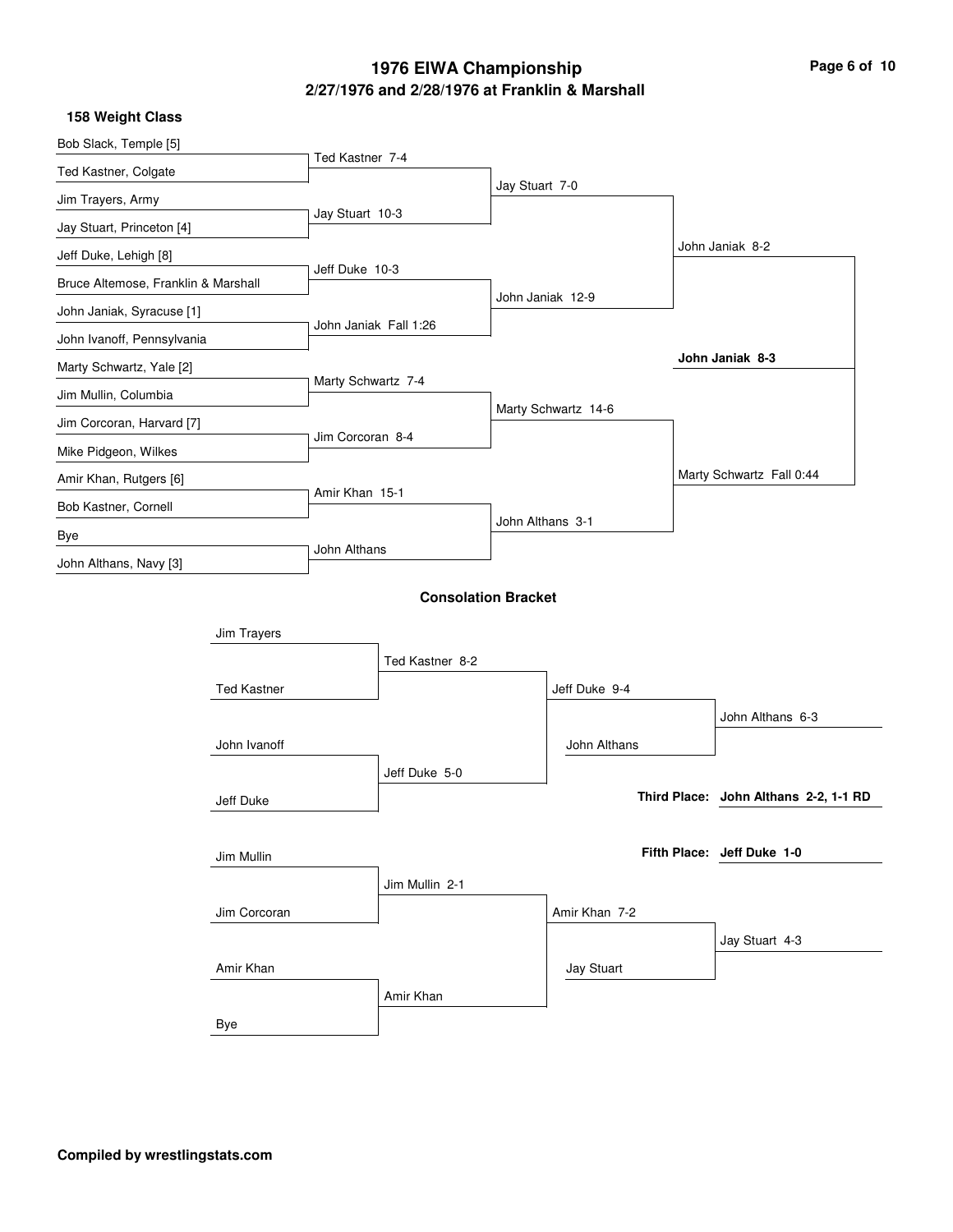# **2/27/1976 and 2/28/1976 at Franklin & Marshall 1976 EIWA Championship Page 7 of 10**

**167 Weight Class**

| Tom Cunningham, Temple [4]        |                   |                 |                            |                          |                                       |  |
|-----------------------------------|-------------------|-----------------|----------------------------|--------------------------|---------------------------------------|--|
| Mitch Kotler, Columbia            |                   |                 | Tom Cunningham 16-3        |                          |                                       |  |
| Stew Grote, Cornell               |                   |                 |                            | Tom Cunningham 1-1, 3-2  |                                       |  |
| Bill Miron, Princeton [5]         |                   | Bill Miron 9-0  |                            |                          |                                       |  |
| Jim Weisenfluh, Wilkes [1]        |                   |                 |                            |                          | Jim Weisenfluh Fall 4:11              |  |
| Mark Mentzer, Franklin & Marshall |                   |                 | Jim Weisenfluh Fall 5:39   |                          |                                       |  |
| Matt D'Annunzio, Yale [8]         |                   |                 |                            | Jim Weisenfluh Fall 4:08 |                                       |  |
| Mike Knesevitch, Pennsylvania     |                   |                 | Matt D'Annunzio Fall 3:45  |                          |                                       |  |
| Nils Deacon, Lehigh [2]           |                   |                 |                            |                          | Jim Weisenfluh Fall 1:57              |  |
| Ed Bordley, Harvard               |                   | Nils Deacon 7-2 |                            |                          |                                       |  |
| Jeff Culp, Army [7]               |                   |                 |                            | Nils Deacon 10-5         |                                       |  |
| Doug Frantzen, Colgate            |                   | Jeff Culp 6-0   |                            |                          |                                       |  |
| Tim Jenks, Syracuse [3]           |                   |                 |                            |                          | Nils Deacon 4-0                       |  |
| Bob Kiefer, Rutgers               |                   | Tim Jenks 15-0  |                            |                          |                                       |  |
| Bye                               |                   |                 |                            | Roger Fleischer 2-2, 4-3 |                                       |  |
| Roger Fleischer, Navy [6]         |                   | Roger Fleischer |                            |                          |                                       |  |
|                                   |                   |                 | <b>Consolation Bracket</b> |                          |                                       |  |
|                                   | Mitch Kotler      |                 |                            |                          |                                       |  |
|                                   |                   |                 |                            |                          |                                       |  |
|                                   |                   |                 | Bill Miron 14-5            |                          |                                       |  |
|                                   | <b>Bill Miron</b> |                 |                            | Bill Miron 9-2           |                                       |  |
|                                   | Mark Mentzer      |                 |                            |                          | Roger Fleischer 0-0, 0-0 RD           |  |
|                                   |                   |                 | Matt D'Annunzio 2-0        | Roger Fleischer          |                                       |  |
|                                   |                   |                 |                            |                          | Third Place: Roger Fleischer 3-3, 4-0 |  |
|                                   | Matt D'Annunzio   |                 |                            |                          |                                       |  |
|                                   | <b>Ed Bordley</b> |                 |                            |                          | Fifth Place: Tom Cunningham 4-3       |  |
|                                   |                   |                 | Jeff Culp 8-7              |                          |                                       |  |
|                                   | Jeff Culp         |                 |                            | Tim Jenks 10-6           |                                       |  |
|                                   |                   |                 |                            |                          | Tim Jenks 3-2                         |  |
|                                   | Tim Jenks         |                 |                            | Tom Cunningham           |                                       |  |
|                                   |                   |                 | Tim Jenks                  |                          |                                       |  |
| Bye                               |                   |                 |                            |                          |                                       |  |
|                                   |                   |                 |                            |                          |                                       |  |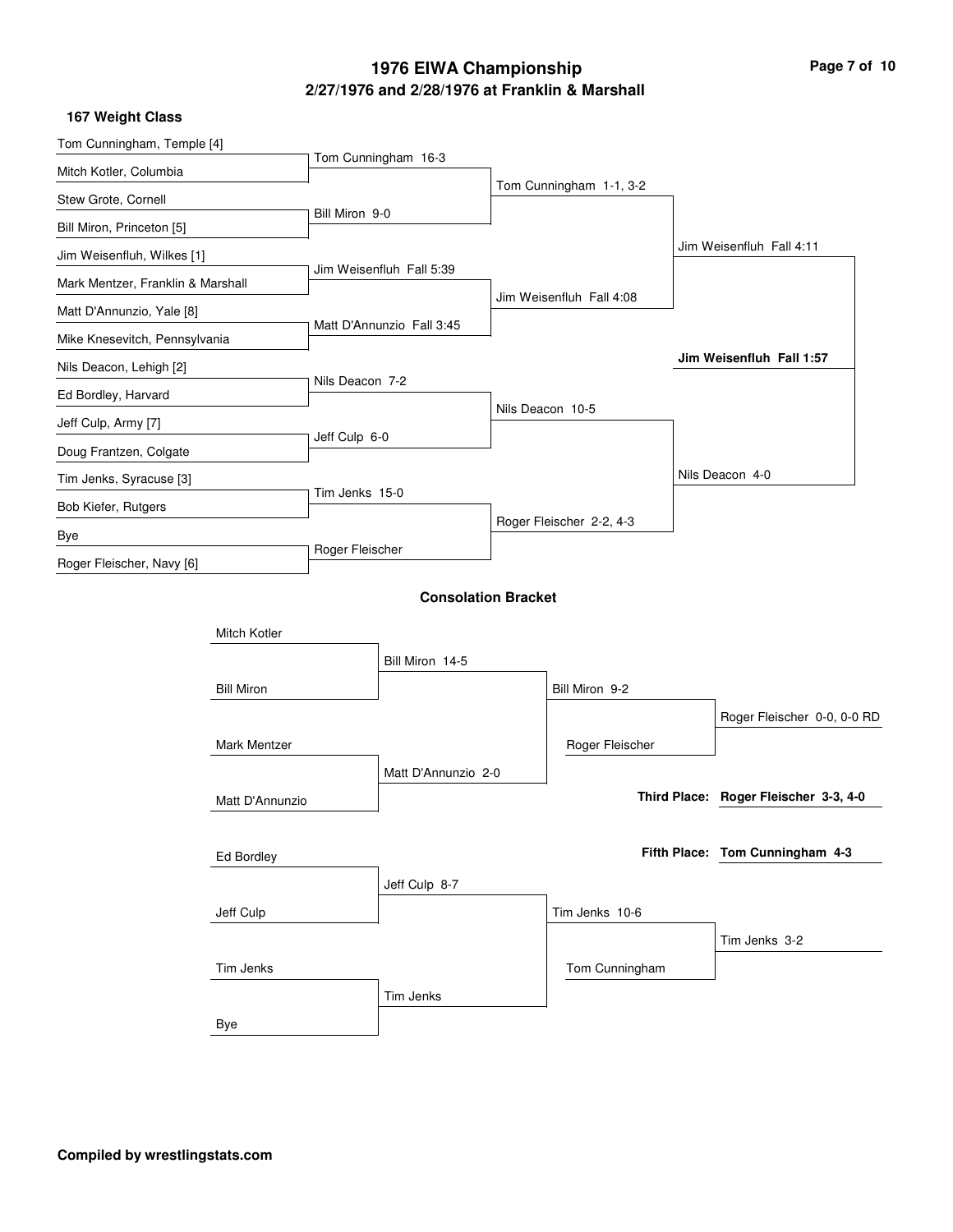# **2/27/1976 and 2/28/1976 at Franklin & Marshall 1976 EIWA Championship Page 8 of 10**

|  | 177 Weight Class |  |
|--|------------------|--|
|--|------------------|--|

| Dave Ceponis, Colgate               |                    |                          |                            |               |                     |                             |
|-------------------------------------|--------------------|--------------------------|----------------------------|---------------|---------------------|-----------------------------|
| Bart Cook, Wilkes [5]               |                    |                          | Dave Ceponis Fall 5:46     |               |                     |                             |
| Keith Ely, Princeton [4]            |                    |                          |                            | Keith Ely 9-7 |                     |                             |
| Jim Strathmeyer, Harvard            |                    | Keith Ely 8-1            |                            |               |                     |                             |
| Jack Moses, Yale                    |                    |                          |                            |               |                     | Mike Lieberman 6-0          |
| Mike Lieberman, Lehigh [1]          |                    | Mike Lieberman 8-1       |                            |               |                     |                             |
| John Cella, Franklin & Marshall [8] |                    |                          |                            |               | Mike Lieberman 9-4  |                             |
| John Palladino, Cornell             |                    | John Palladino Fall 4:41 |                            |               |                     |                             |
| Chris LeVine, Pennsylvania          |                    |                          |                            |               |                     | Mike Lieberman Fall 5:12    |
|                                     |                    | Ted Petty Fall 7:30      |                            |               |                     |                             |
| Ted Petty, Rutgers [2]              |                    |                          |                            | Ted Petty 8-4 |                     |                             |
| Rich McPhee, Army [7]               |                    | Rich McPhee 7-3          |                            |               |                     |                             |
| Dan Wallon, Syracuse                |                    |                          |                            |               |                     | Carmel Morina 1-1, 1-1 RD   |
| Mark Chorebanian, Columbia          |                    | Bob Kenny 10-0           |                            |               |                     |                             |
| Bob Kenny, Navy [6]                 |                    |                          |                            |               | Carmel Morina 2-0   |                             |
| Bye<br>Carmel Morina, Temple [3]    |                    | Carmel Morina            |                            |               |                     |                             |
|                                     |                    |                          |                            |               |                     |                             |
|                                     |                    |                          | <b>Consolation Bracket</b> |               |                     |                             |
|                                     | Jim Strathmeyer    |                          |                            |               |                     |                             |
|                                     |                    |                          | Dave Ceponis 6-5           |               |                     |                             |
|                                     | Dave Ceponis       |                          |                            |               | Dave Ceponis 10-9   |                             |
|                                     |                    |                          |                            |               |                     | Ted Petty 12-8              |
|                                     | Jack Moses         |                          |                            |               | <b>Ted Petty</b>    |                             |
|                                     |                    |                          |                            |               |                     |                             |
|                                     |                    |                          | John Palladino 6-2         |               |                     | Third Place: Ted Petty 3-2  |
|                                     | John Palladino     |                          |                            |               |                     |                             |
|                                     |                    |                          |                            |               |                     | Fifth Place: Keith Ely 12-0 |
|                                     | Chris LeVine       |                          |                            |               |                     |                             |
|                                     |                    |                          | Chris LeVine Fall 4:22     |               |                     |                             |
|                                     | <b>Rich McPhee</b> |                          |                            |               | Bob Kenny Fall 1:05 |                             |
|                                     |                    |                          |                            |               |                     | Bob Kenny 7-6               |
|                                     | Bob Kenny          |                          |                            |               | Keith Ely           |                             |
|                                     |                    |                          | Bob Kenny                  |               |                     |                             |
|                                     | Bye                |                          |                            |               |                     |                             |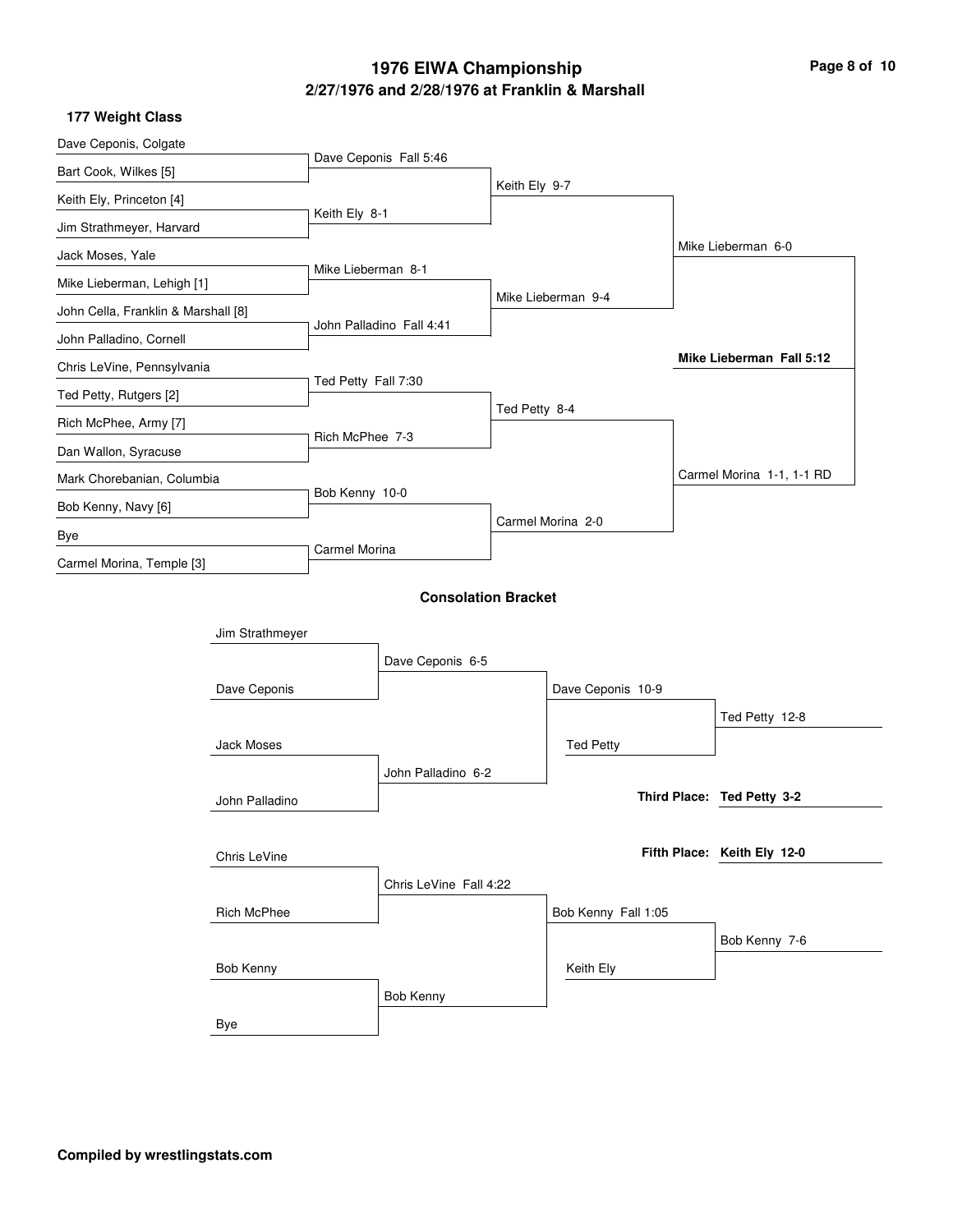# **2/27/1976 and 2/28/1976 at Franklin & Marshall 1976 EIWA Championship Page 9 of 10**

|  |  | 190 Weight Class |  |
|--|--|------------------|--|
|--|--|------------------|--|

| Dave Gregrow, Wilkes [4]               |                         |                         |                            |  |                        |                     |                               |  |
|----------------------------------------|-------------------------|-------------------------|----------------------------|--|------------------------|---------------------|-------------------------------|--|
| <b>Bill Nordt, Rutgers</b>             |                         |                         | Dave Gregrow Fall 3:35     |  |                        |                     |                               |  |
| Jack Coughlin, Temple [5]              |                         |                         |                            |  | Dave Gregrow Fall 7:49 |                     |                               |  |
| Guy Talarico, Lehigh                   |                         | Guy Talarico 5-3        |                            |  |                        |                     |                               |  |
| John Murray, Cornell                   |                         |                         |                            |  |                        |                     | Neal Brendel DFT 0:37         |  |
| Neal Brendel, Yale [1]                 |                         | Neal Brendel Fall 4:01  |                            |  |                        |                     |                               |  |
| Pete Englehardt, Syracuse              |                         |                         |                            |  | Neal Brendel Fall 3:55 |                     |                               |  |
| Tom Wagner, Columbia [8]               |                         | Pete Englehardt 14-2    |                            |  |                        |                     |                               |  |
| Steve Pollack, Princeton               |                         |                         |                            |  |                        |                     | <b>Neal Brendel 9-1</b>       |  |
| Greg Cooper, Navy [2]                  |                         |                         | Greg Cooper Fall 6:07      |  |                        |                     |                               |  |
| Sal D'Agostino, Harvard [7]            |                         |                         |                            |  | Greg Cooper 14-3       |                     |                               |  |
| Don Lucas, Pennsylvania                |                         |                         | Sal D'Agostino Fall 1:37   |  |                        |                     |                               |  |
| Steve Paterno, Franklin & Marshall [3] |                         |                         |                            |  |                        |                     | Greg Cooper 8-2               |  |
| Bob Matzelle, Army                     |                         | Steve Paterno 6-4       |                            |  |                        |                     |                               |  |
| Bye                                    |                         |                         |                            |  | Steve Paterno 6-2      |                     |                               |  |
| Charles Stratton, Colgate [6]          |                         | <b>Charles Stratton</b> |                            |  |                        |                     |                               |  |
|                                        |                         |                         | <b>Consolation Bracket</b> |  |                        |                     |                               |  |
|                                        | <b>Bill Nordt</b>       |                         |                            |  |                        |                     |                               |  |
|                                        |                         |                         | Guy Talarico 7-1           |  |                        |                     |                               |  |
|                                        | Guy Talarico            |                         |                            |  | Guy Talarico 7-6       |                     |                               |  |
|                                        |                         |                         |                            |  |                        |                     | Guy Talarico Med FFT          |  |
|                                        | John Murray             |                         |                            |  | Steve Paterno          |                     |                               |  |
|                                        |                         |                         | Pete Englehardt 4-1        |  |                        |                     |                               |  |
|                                        | Pete Englehardt         |                         |                            |  |                        |                     | Third Place: Guy Talarico 4-1 |  |
|                                        |                         |                         |                            |  |                        |                     |                               |  |
|                                        | <b>Steve Pollack</b>    |                         |                            |  |                        | <b>Fifth Place:</b> |                               |  |
|                                        |                         |                         | Sal D'Agostino Fall 4:14   |  |                        |                     |                               |  |
|                                        | Sal D'Agostino          |                         |                            |  | Bob Matzelle Fall 1:32 |                     |                               |  |
|                                        |                         |                         |                            |  |                        |                     |                               |  |
|                                        |                         |                         |                            |  |                        |                     | Bob Matzelle Med FFT          |  |
|                                        | <b>Bob Matzelle</b>     |                         |                            |  | Dave Gregrow           |                     |                               |  |
|                                        |                         |                         | Bob Matzelle Fall 4:58     |  |                        |                     |                               |  |
|                                        | <b>Charles Stratton</b> |                         |                            |  |                        |                     |                               |  |